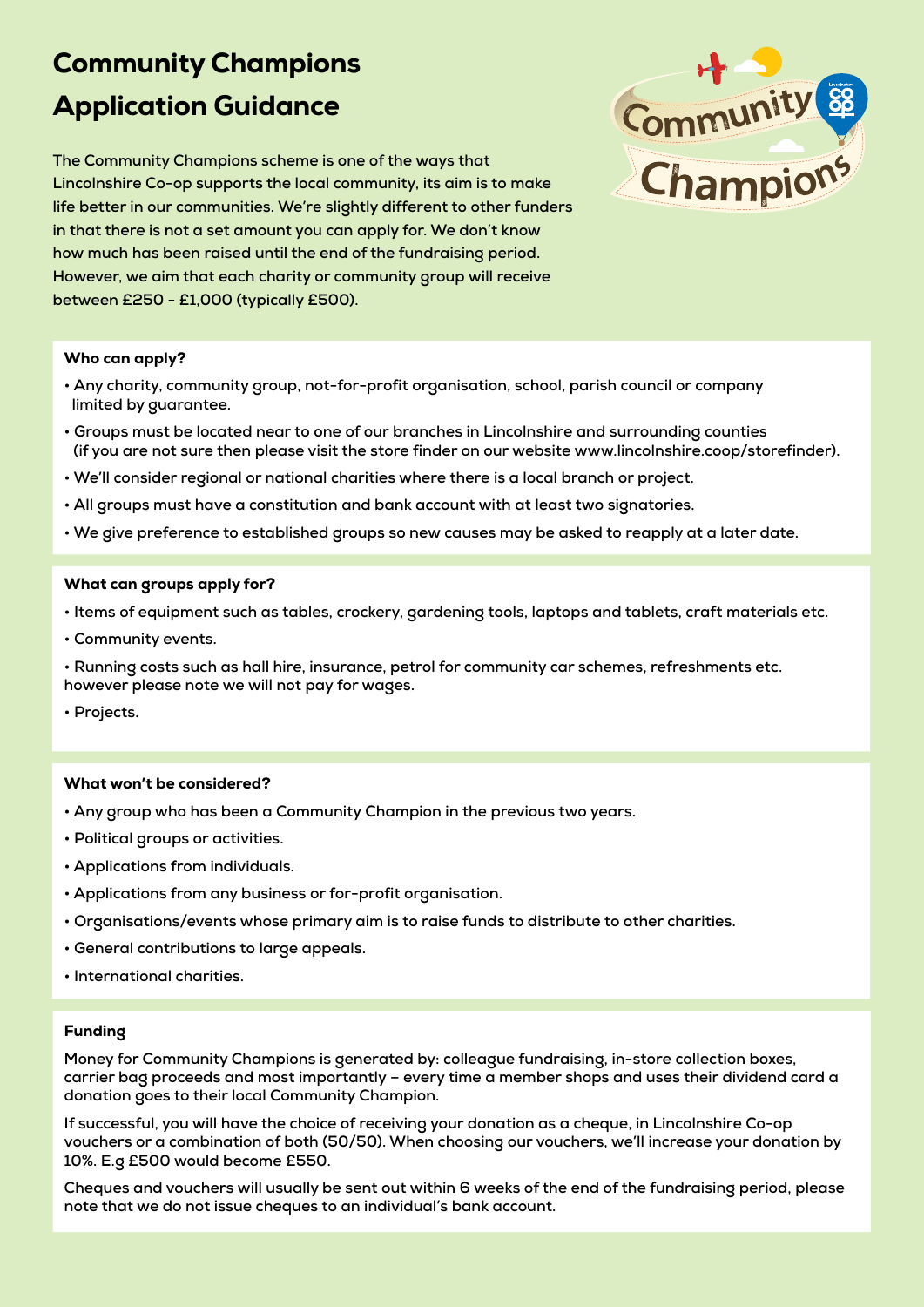#### Application process

**Each of our outlets is linked to local Community Champions, these usually change each quarter. The closing date for the quarter you're applying for will be on the front page of the application form.**

**After the closing date the Lincolnshire Co-op Community Team will shortlist applications. We'll take into account the criteria previously mentioned such as where the group is based and what the money will be used for. Additionally, if we have large numbers of applications, we may also consider: the number of people supported in the community, how much the project benefits the community and how quickly our money will impact the community. If your application is unsuccessful at this stage, we will let you know whether you are able to reapply again in the future.**

**As a co-op it's important to us that our members are given the opportunity to choose the charities they will be supporting. Therefore, applications at this stage will be put to a vote by our members (dividend card holders). Voting takes place online and we'll notify all groups of the dates of voting so they can encourage their supporters to vote.**

**On the application form we ask for you to briefly explain, in** 60 words or less**, what your group does and how you would use the money if successful (we reserve the right to edit). These 60 words will be made public to enable our members to make an informed choice when they vote.**

**After voting closes we will inform groups of the outcome. We like to support as many groups within our communities, so you may be joint Community Champions in your local branches. In the case of joint Community Champions all money raised will be split equally.** 

**If you're** successful **in the voting process, we'll email you confirmation of which branches will be fundraising for your group.** 

**If you're** unsuccessful **we'll inform you by email. But you can re-apply for Community Champions in future periods.**

**It is compulsory that your application is supported by 5 members of Lincolnshire Co-op, the applicant's membership number can count towards the 5 members. Note: Lincolnshire Co-op member numbers are 6 digits, we don't accept other co-op membership numbers.** 

#### Colleague volunteering scheme

**In addition to raising funds, our colleagues take part in one-off community volunteering days such as gardening in a local park and painting community halls or fences. If you think we could help with a paintbrush or wheelbarrow, please write a brief description of the work you'd like help with.** 

#### Change of details

**Please inform the Community Team of any changes to your application as soon as possible, this includes all parts of the application. This will help us keep you up to date with your application and enable us to send cheques or vouchers to the correct location.** 

Email community@lincolnshire.coop or call 01522 544632 to change any details.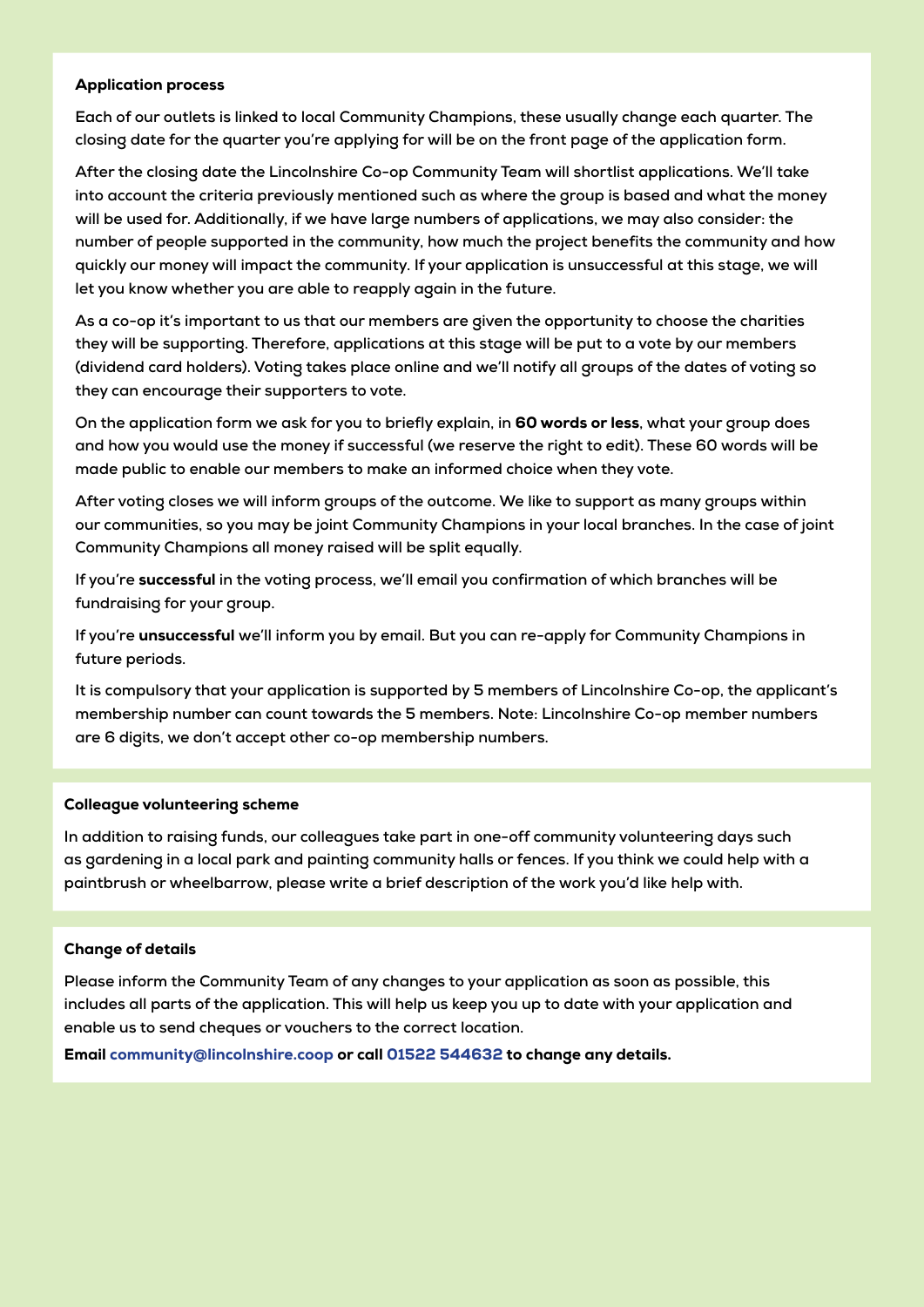### Community Champions Application **Summer 2022**

#### Please read our Community Champion Guidance before filling out

this form**.** Community Champions is for local community groups and charities wishing to receive support from Lincolnshire Co-op. We welcome applications from all groups who make life better for their community.

For example; environment projects, health and wellbeing groups, community venues, schools and young people's groups.

Money for the Community Champions pot comes from: members (where a donation is made every time they use their dividend card), carrier bag sales, collection boxes and colleague fundraising.

This application is for Summer (June - Sept 2022) which is the period where money will be raised. We try to support as many groups as possible, so it is likely that you'll be a joint Community Champion in your local area. All money raised will be split equally and based on previous fundraising we estimate each group will receive around £500-£1,000.

#### Application deadline is Friday 4th March 2022. Applications after this date will not be processed.

| Name of charity/community group:                                                                                                                                                                                                                                       |  |  |
|------------------------------------------------------------------------------------------------------------------------------------------------------------------------------------------------------------------------------------------------------------------------|--|--|
| Contact name:                                                                                                                                                                                                                                                          |  |  |
| Position within the organisation:                                                                                                                                                                                                                                      |  |  |
| Contact address:                                                                                                                                                                                                                                                       |  |  |
| Postcode:                                                                                                                                                                                                                                                              |  |  |
| Email address:<br>Telephone number:                                                                                                                                                                                                                                    |  |  |
| Status (i.e. charity or community group):                                                                                                                                                                                                                              |  |  |
| NB Only not-for-profit organisations, charities, community groups and companies limited by guarantee will be considered.                                                                                                                                               |  |  |
| Where is the charity/group based and what geographical area does your organisation cover?                                                                                                                                                                              |  |  |
| How long has your organisation been established?                                                                                                                                                                                                                       |  |  |
| How many local people will directly benefit from the group?                                                                                                                                                                                                            |  |  |
| If successful, would you like payment by cheque or gift vouchers or both?<br>Please note: if you select gift vouchers we will increase your donations by a further 10% e.g. £300 would become £330.<br>Cheque<br>50/50 combination<br>Lincolnshire Co-op gift vouchers |  |  |
| Who is the cheque to be made payable to?<br>NB cheques cannot be made payable to an individual                                                                                                                                                                         |  |  |